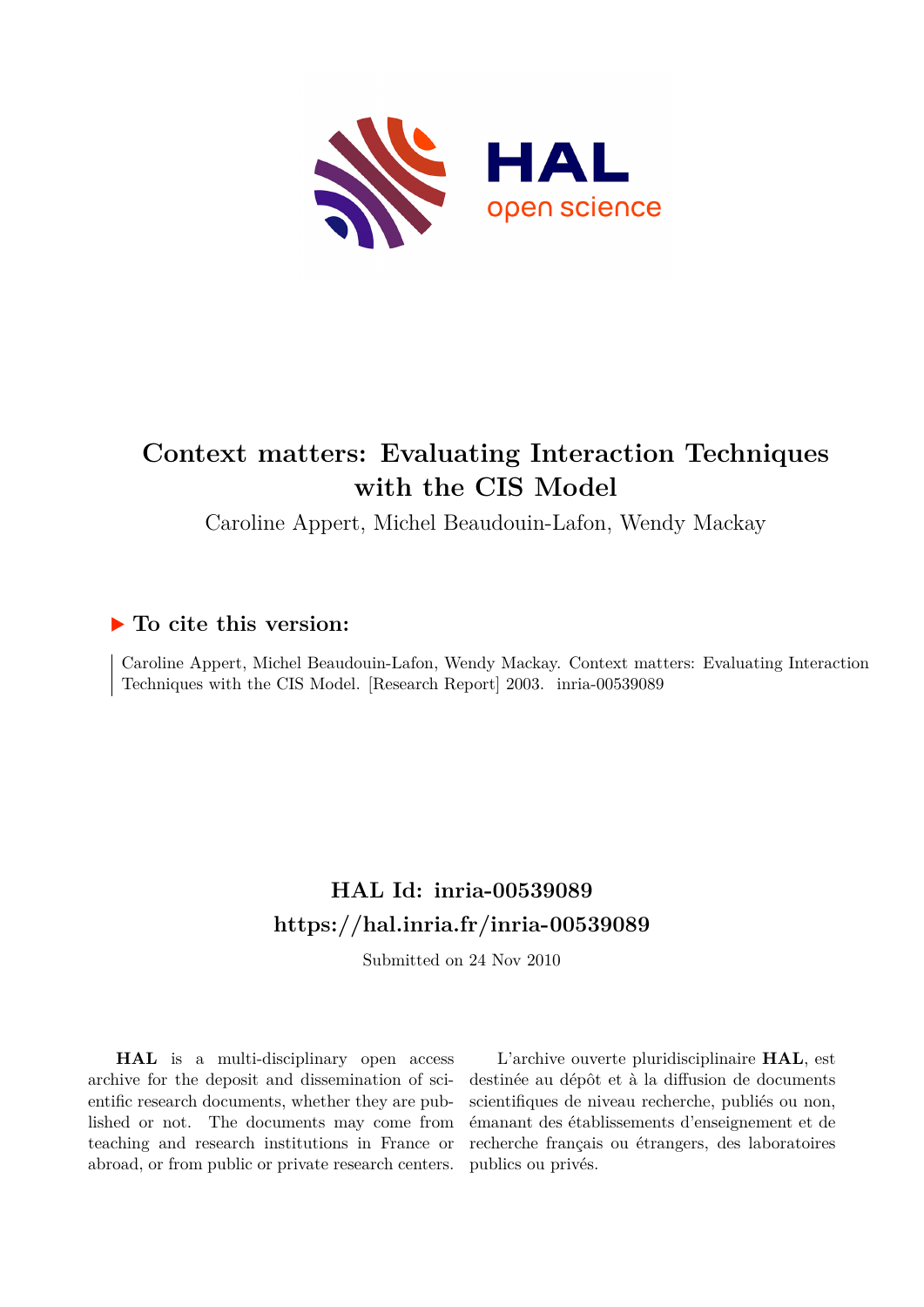# **Context matters: Evaluating Interaction Techniques with the CIS Model**

**Caroline Appert Michel Beaudouin-Lafon Wendy E. Mackay**

LRI & INRIA Futurs Université Paris Sud Orsay, France {appert, mbl, mackay} $@$ lri.fr

# **ABSTRACT**

This article introduces the Complexity of Interaction Sequences model (CIS). CIS describes the structure of interaction techniques and predicts their performance in the context of an interaction sequence. The model defines the complexity of an interaction technique as a measure of its effectiveness within a given context. We tested CIS to compare three interaction techniques: fixed unimanual palettes, fixed bimanual palettes and toolglasses. The model predicts that the complexity of both palettes depends on interaction sequences, unlike toolglasses. CIS also predicts that fixed bimanual palettes outperform the other two techniques. Predictions were tested empirically with a controlled experiment and contrast with previous studies. We argue that, in order to be generalisable, experimental comparisons of interaction techniques should include the concept of context sensitivity.

## **RÉSUMÉ**

Cet article introduit le modèle Complexity of Interaction Sequences CIS). CIS décrit la structure des techniques d'interaction et prédit leur performance dans le contexte d'une séquence d'interaction. Le modèle définit la complexité d'une technique d'interaction comme la mesure de son efficacité dans un contexte donné. Nous avons testé CIS pour comparer trois techniques d'interaction : les palettes fixes unimanuelles, les palettes fixes bimanuelles et les toolglasses. Le modèle prédit que, contrairement aux toolglasses, la complexité des deux types de palette dépend des séquences d'interaction. CIS prédit également que les palettes fixes bimanuelles sont toujours plus efficaces que les deux autres techniques. Les prédictions ont été vérifiées empiriquement par une expérimentation contrôlée et contrastent avec les résultats des précédentes études. Nous argumentons que, afin d'être généralisables, les comparaisons expérimentales entre techniques d'interaction doivent prendre en compte le concept de sensibilité au contexte.

### **Keywords**

Interaction technique, Interaction Sequence, Complexity, Context, Palette, Bimanual Palette, Toolglass, Human Factors, Experimentation, Performance, Measurement, Theory.

### **Mots clés**

Technique d'Interaction, Séquence d'Interaction, Complexité, Contexte, Palette, Palette Bimanuelle, Toolglass, Facteurs Humains, Expérimentation, Performance, Mesure, Théorie.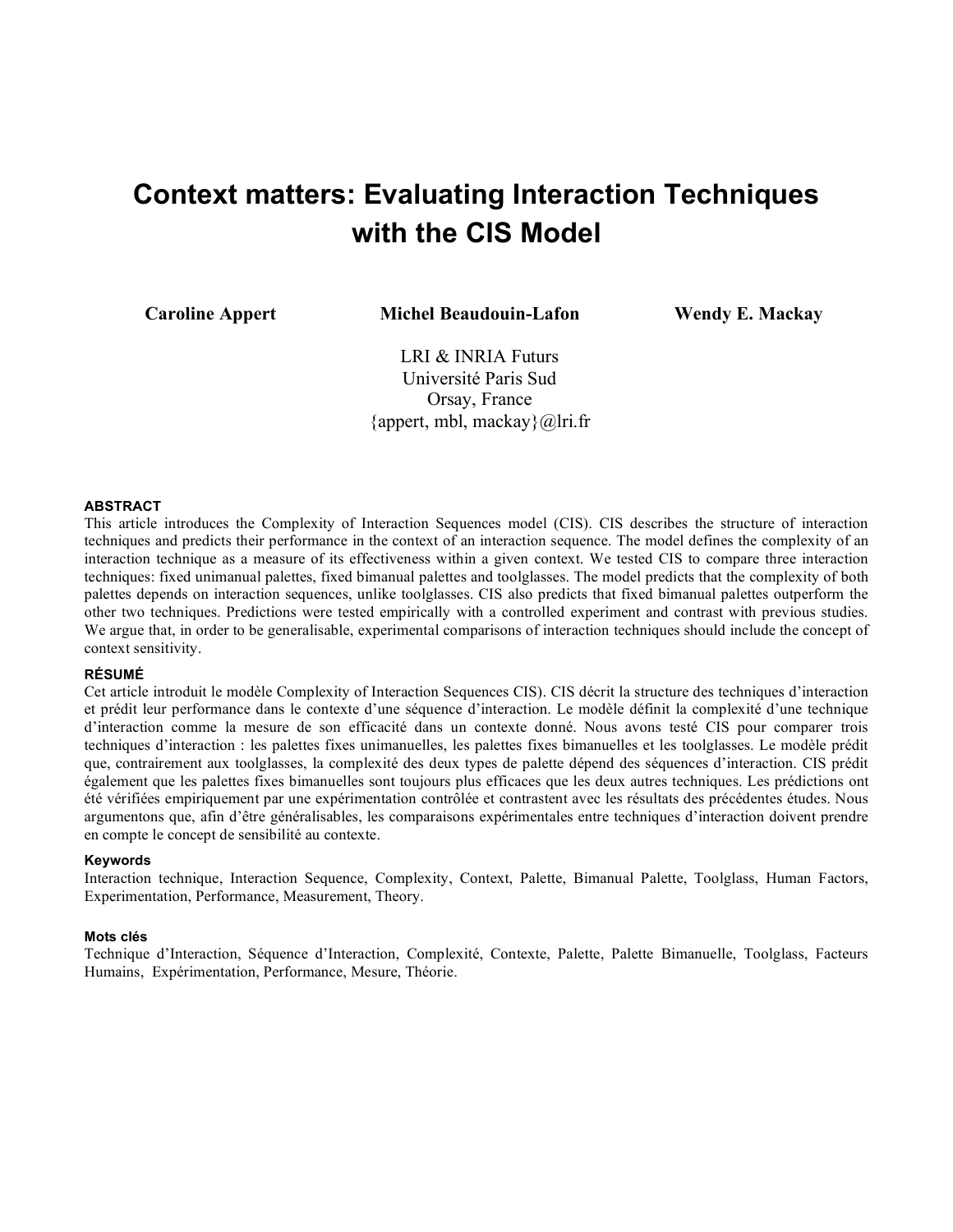# **INTRODUCTION**

Research in HCI has produced many novel interaction techniques aimed at improving the usability of graphical applications. Yet very few make it into real products. This may be due to the difficulty of assessing the actual value of a technique before it is integrated into a real interface. Researchers often evaluate new interaction techniques with usability studies. However, the results from these studies are often specific to the software and setting, making them hard to generalise. An alternative is a controlled experiment that measures the performance of the technique using a benchmark task. However the choice of the task is crucial: the designers of the technique have an incentive to create test tasks that optimize performance of the technique, as opposed to evaluating its actual performance in context.

How can we capture the context of use to better evaluate an interaction technique? We introduce a new model, Complexity of Interaction Sequences (CIS), that addresses context through the notion of an interaction sequence. CIS can *describe* the structure of interaction techniques and analyze them through a set of criteria, it can also *predict* the complexity of an interaction technique, i.e. measure its effectiveness given a particular interaction sequence. The goal of CIS is to complement other evaluation techniques by helping researchers understand the effect of context on the performance of interaction techniques.

After a review of related work and an illustration of the problems with controlled experiments, we present the CIS model and apply it to three techniques: fixed unimanual palettes, fixed bimanual palettes and toolglasses. We show the different ways these techniques are sensitive to context, test these predictions with a controlled experiment and compare them to previously published results. We conclude with directions for future work.

### **RELATED WORK**

Formal models of interaction are too numerous to be reviewed exhaustively here. We focus on those that address interaction at a level of abstraction similar to CIS.

Card et al [5] introduce a taxonomy of input devices, described as translators from physical properties to logical parameters of an application. Input devices are evaluated by their expressivity and efficiency, as measured by pointing speed and precision, footprint, etc. The Model Human Processor [8] classifies interactions into elementary tasks such as selection and evaluates their execution with human factors such as memory load or learning time. CIS analyzes interaction at a higher level than input devices and elementary tasks by focusing on interaction techniques.

Goals, Operators, Methods and Selection rules (GOMS) [12, 13] is a family of descriptive and predictive models based on task analysis. Keystroke-Level Model (KLM) and CMN-GOMS analyze interaction as a sequence of elementary tasks and predict its execution time. NGOMSL and CPM-GOMS are more elaborate models based on cognitive theories. GOMS tends to focus on cognitive aspects of interaction rather than the articulatory level. CIS is closer to the sensory-motor aspects of interaction. It models the state of the interface to better analyze the sensitivity of interaction techniques to the context of use.

In the Cognitive Dimensions Framework, Green [9] defines six types of activities such as transcription and incrementation and a set of dimensions such as viscosity and visibility to evaluate information artifacts. He shows that users adapt their behaviour to the type of activity and identifies the most important dimensions for each activity. CIS is influenced by this framework, as well as approaches such as Activity Theory [3], that address the interplay between the task at hand and the properties of the available interaction techniques.

### **DANGERS OF CONTROLLED EXPERIMENTS**

Controlled experiments are considered by many as the most scientific way to evaluate interaction techniques. However several known threats to validity must be addressed. A technique may be evaluated with a task too simple to reflect its use *in situ*. For example, marking menus [15] are radial pop-up menus where an item can be selected by a mark without displaying the menu. In a simple item selection task, they were up to 3.5 times faster than other menus. However, in real use, menu selections would be interspersed with other interactions such as pointing or dragging an object in the direction opposite of the item just selected. Such evaluations may show the technique's peak performance rather than its performance in normal use.

Similarly, interaction techniques are often compared with other techniques on a task that favors the tested technique. For example, toolglasses [4] are semi-transparent movable tool palettes used with two hands. To apply a tool to an object, the user clicks through the tool onto the object. Kabbash & Buxton [14] report that toolglasses are faster than other palettes, based on a controlled experiment using the "connect the dots" task: colored dots appear one at a time; users must connect the last dot to the new one with a line matching the color of the new dot (Fig. 1). This task favors toolglasses because successive dots always have different colors: with a palette, selecting a new color requires a round trip to the palette, while the toolglass is always at hand. Even though the experiment was properly controlled and the results carefully reported, it is not clear that the results can be generalized.



**Figure 1: "connect the dots" (after [14])**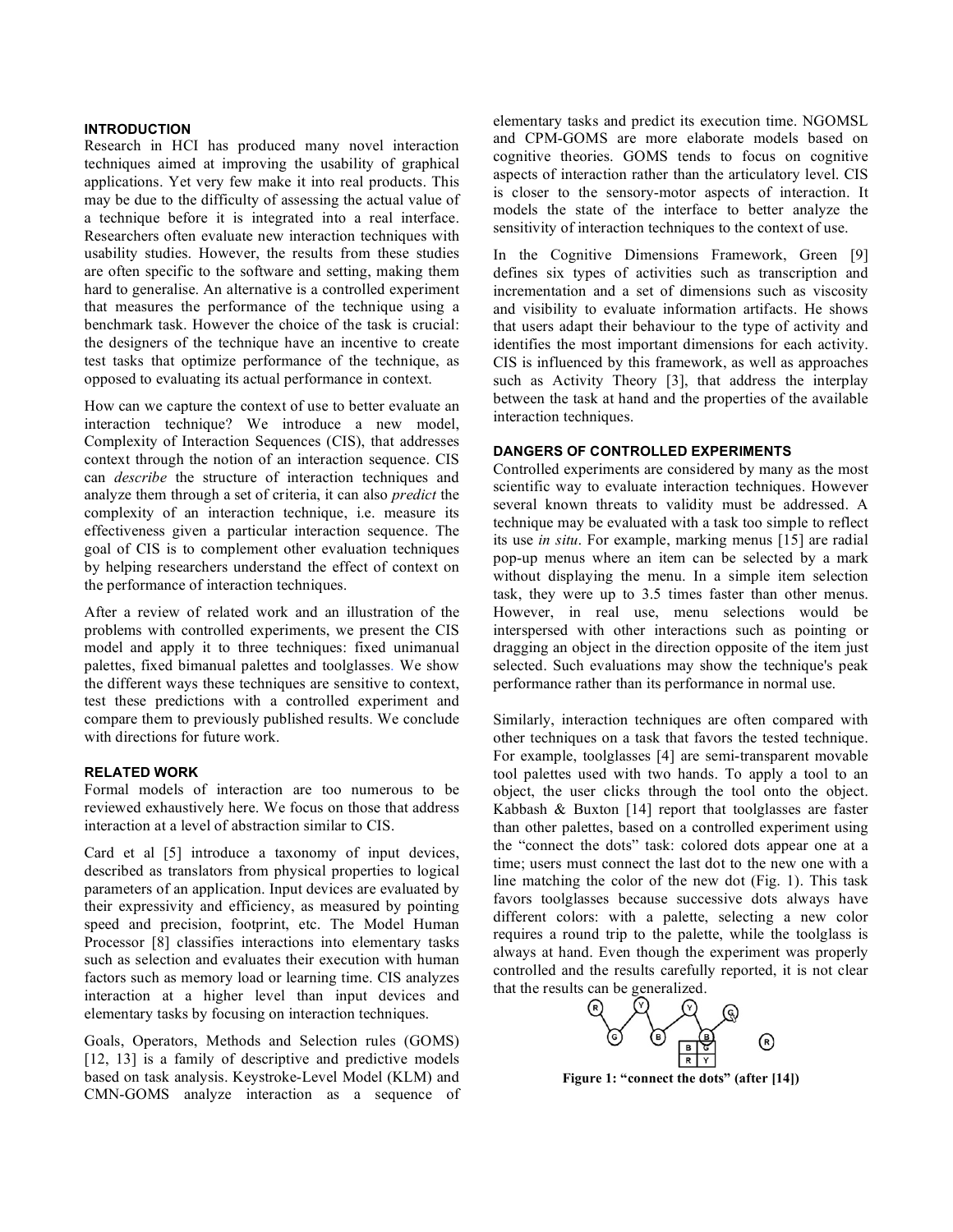Few controlled studies have attempted to explicitely take context of use into account. Mackay [16] compares the efficiency of three interaction techniques (toolglasses, floating palettes and marking menus) used in the CPN2000 interface [2] according to two cognitive contexts: copy and problem solving, similar to Green's transcription and incrementation. She observes that the use of a tool varies according to the context as well as users' preference. Users preference and efficiency are higher with floating palettes in a copy context and with marking menus and toolglasses in a problem solving context. In a copy context, users tend to create objects of the same type in sequence whereas in a problem solving context, they create objects according to their thought processes. In other words, which technique is "best" depends on the context of use.

Even though it is important to evaluate the limit performance of interaction techniques, it is dangerous to overgeneralize the results of such evaluations. Since controlled experiments are costly, it would not be practical to test all possible tasks. What is needed is a model that can describe interaction techniques and predict their comparative performance in realistic settings. The CIS model attempts to address these goals.

# **CIS: A DESCRIPTIVE AND PREDICTIVE MODEL**

### *Defining an interaction technique*

CIS describes an interface as a set of objects that users can manipulate. Some objects are *work objects*, e.g. drawing shapes, while others are *tool objects*, e.g. menu items and toolbars. The *state of the interface* is defined by the set of work and tool objects and the values of their attributes.

The set of possible manipulations, called the *interaction space*, is described by a set of tuples:

- Creation tuples: (t: T,  $v_1$ : type(att<sub>1</sub>), ...,  $v_n$ : type(att<sub>n</sub>)) *T* is the set of object types. This tuple creates an object of type *t* with attributes  $v_1, \ldots v_n$ ;
- Modification tuples: (o: O, att, v: type(att)) *O* is the set of objects. This tuple assigns the value *v* to attribute *att* of object *o*;
- Destruction tuples: (o: O, destroy).

For example, consider a simple interface that can:

- create rectangles, ellipses and triangles of a predefined size with a fixed unimanual palette (FP) and a toolglass (TG) each with three creation tools;
- modify the fill and line color of a shape with tools similar to the Microsoft Office tools:  $\frac{1}{\sqrt{2}}$  and  $\frac{1}{\sqrt{2}}$
- delete a shape by selecting it and pressing the 'del' key.

The three types of work objects and their attributes are:

• Rectangle, Ellipse, Triangle:

```
{p: position, line: color, fill: color}
```
- The eight types of tool objects and their attributes are:
- FP:  $\{on: \{tri, rect, ell\}, p\}$  tri: position,
- p\_rect: position, p\_ell: position, s: size} TG\_rect, TG\_ell, TG\_tri:

| ${p: position, s: size}$ |  |  |
|--------------------------|--|--|
|                          |  |  |

- Fill, Line: {activated: color, p: position,
	- $p_{color}$ : position}, color ∈ color
- Del:  $\{p: position\}$ <br>• Cursor:  $\{p: position\}$ • Cursor:  $\{p: position\}$
- 

The *interaction space* is the set of tuples defined by the following types:

- Creation: (t: {Rectangle, Ellipse, Triangle}, p: position)
	- Modification: (r: Rectangle, {fill, line}, c: color)
		- (e: Ellipse, {fill, line}, c: color) (t: Triangle, {fill, line}, c: color)
	- Destruction: (r: Rectangle, destroy) (e: Ellipse, destroy) (s: Triangle, destroy)

An *interaction step* is a sequence of *actions* that progressively reduces the set of all possible tuples to a single tuple. We distinguish two types of actions:

- A *selection* identifies a subset of the current set of tuples; it is usually achieved by moving an object, typically the cursor, over a tool or work object;
- A *validation* confirms the subset identified by a selection, which becomes the current set of tuples; it is usually achieved by clicking a button or typing a key.

An *interaction technique* is a set of interaction steps that have the same structure, i.e. that consist of similar actions. Two selections are similar if they involve objects of the same type; Two validations are similar if they confirm tuples of the same type.

In our example, if the current state of the interface contains the set *WO* of work objects, the interaction technique to change the fill- and line-color of objects is as follows:

**S1**: move cursor to *obj* ∈ *WO* selects  $S_1 = \{ (obj, att, c) | att \in \{fill, line\}, c \in color \} \cup$ {(*obj*, destroy)}, i.e. tuples that modify or destroy *obj*.  $V_1$ : left click validates  $S_1$  $S_2$ : move cursor to *tool* ∈ {Fill, Line} selects  $S_2$  = {(*obj*, *tool*, *c*)  $\in$   $S_1$  | *c*  $\in$  *color* }, i.e. tuples that apply a fill or line color to *obj*.  $V_2$ : left click validates  $S_2$  $S_3$ : move cursor to *tool*.p<sub>col</sub>, *col* ∈ color selects  $S_3 = \{ (obj, tool, col) \in S_2 \}$ , i.e. the single tuple that applies color *col* to the fill or line style of *obj*.  $V_3$ : left click validates  $S_3$  and executes it.

The process of reducing the set of all possible tuples to a single one can also be seen as a progressive instantiation of a tuple: starting from a void tuple, each selection/validation assigns a value to an element of the tuple:  $(*, *, *)$  become (*obj*, \*, \*), then (*obj*, *tool*, \*) and finally (*obj*, *tool*, *col*). CIS uses this constructive approach to describe interaction techniques.

# *Describing an interaction technique*

CIS describes a technique with an oriented graph, called the *interaction graph*. The root is labelled with the technique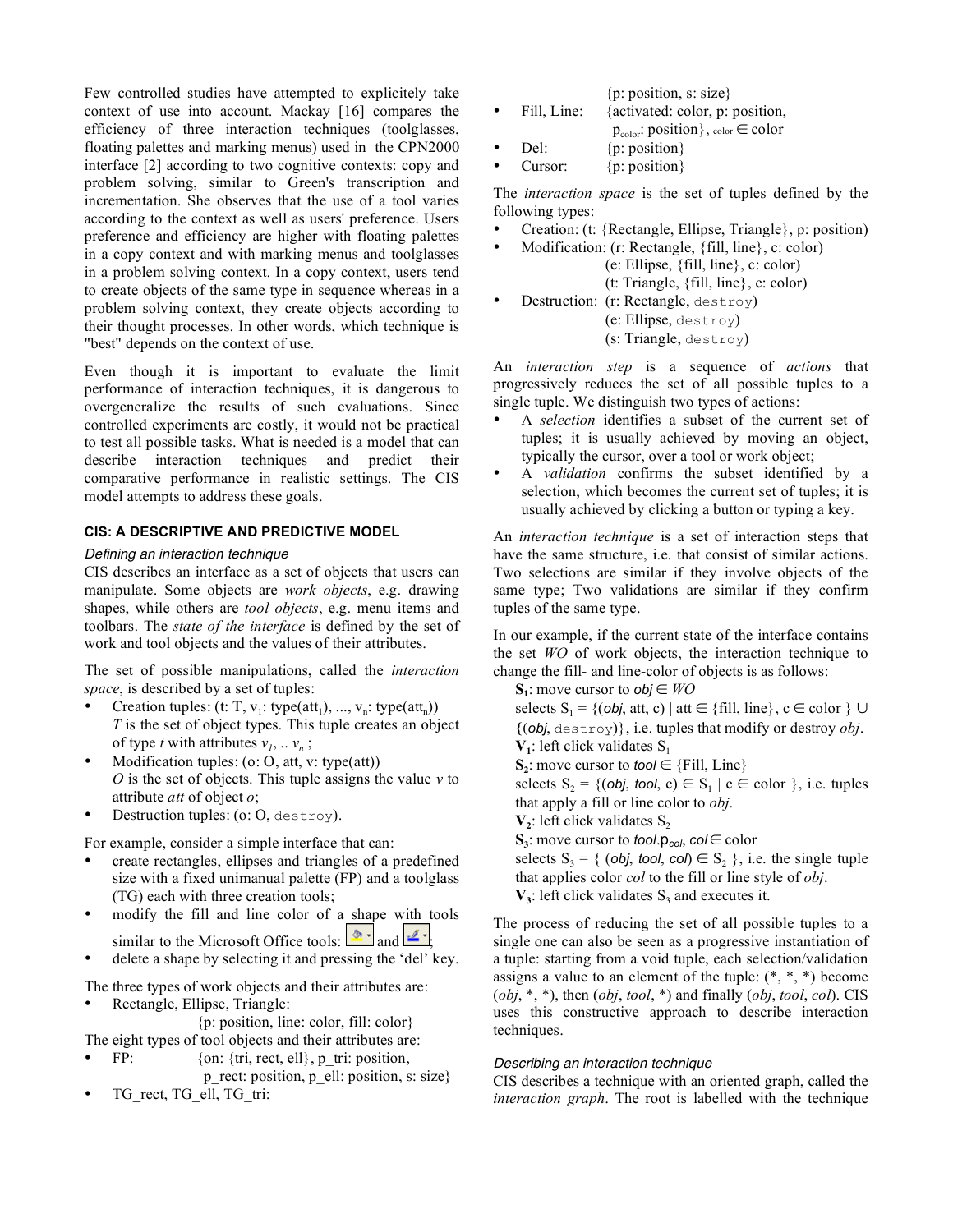name. Each arc is a selection action, labelled by the object being moved and its target. Each node (except the root) is a validation action, labelled by the element(s) of the tuple it instantiates and the duration of the physical action. Nodes can have side effects that describe the change of state of the interface other than the partial instantiation of the tuple. For example, selecting a tool in a palette activates this tool for future actions. Arcs can have preconditions; when true, the selection and validation actions are skipped. For example, once a tool is selected in a palette, it can be reused without selecting it again. Figure 2 shows the interaction graphs of unimanual fixed palettes and toolglasses.

The *sequence graph* describes the overall interface. It is constructed by merging together the roots of all the interaction graphs and adding arcs from each leaf to the new root. An *interaction sequence* is a sequence of tuples that can be instantiated by a path starting and ending at the root of the sequence graph. It is a set of valid interactions.

### *Descriptive power: properties of interaction techniques*

Interaction graphs can describe a large variety of interaction techniques. We have found the following set of criteria both easy to apply and it is useful to compare them qualitatively:

• *Order* and *Parallelism*

An interaction technique imposes a sequential and/or parallel organization of its constituent actions, visualized by the shape of the interaction graph and the use of the parallel construct. For example, a toolglass is highly parallel while a traditional palette is highly sequential.

### • *Persistance*

Interaction techniques may have side effects such as setting attributes of tool objects. These side effect may affect how the interaction technique is used the next time, as described by the pre-conditions in the interaction graphs. For example, the tool selected when using a traditional palette is persistent, so, for example, creating two rectangles in a row only requires selecting the rectangle tool once. Toolglasses on the other hand, do not have such persistance.

# • *Fusion*

Some tools can instantiate multiple tuples at once. For example, many drawing tools allow selection of several shapes by pressing the SHIFT key and modifying them all at once. Other tools use integrality principles [11] to manipulate multiple attributes of an object at once, such as the style and thickness of lines in a drawing editor.

# • *Development*

Some interfaces allow the user to create several copies of a tool with different values for its attributes. For example, in HabilisDraw [1], multiple *ink wells* can be used to color objects. This is more efficient than using a single color tool and changing its color, but uses more screen real estate.



# **Figure 2:** *interaction graphs* **of Fixed Palette and Toolglass**

# *Predictive power: the complexity measure*

In order to measure the efficiency of an interaction technique, we introduce a *measure of complexity*, inspired by the measure of complexity used in evaluating algorithms. We define a *problem* to be solved as a state to be reached using an interaction sequence. The *size* of the problem is the length of the sequence. The *actions* are the selection and validation actions used in an interaction sequence that solves the problem, i.e. that instantiates the tuples in the sequence. The *complexity* of an interaction technique for the given sequence measures the cost of the actions relative to the size of the problem when using this interaction technique. We use two measures: the number of actions to solve the problem and the execution time of these actions. Figure 3 shows how several interaction sequences can solve the same problem, i.e. reach the same state. As with algorithms, we can explore the best- and worst-case complexities, i.e. the interaction sequences that solve the problem with the lowest and highest measures.

We have developed an application, SimCIS, that simulates the use of an interaction technique and predicts its complexity. It takes as input :

- the initial state of the interface, *Sinit*.
- the *interaction graph* of a technique, *IGtech*.
- the *interaction sequence*, *Seq*.

SimCIS constructs the sequence graph, computes the path *P* that instantiates the sequence of tuples *Seq* and evaluates the action and time complexity (Figure 4).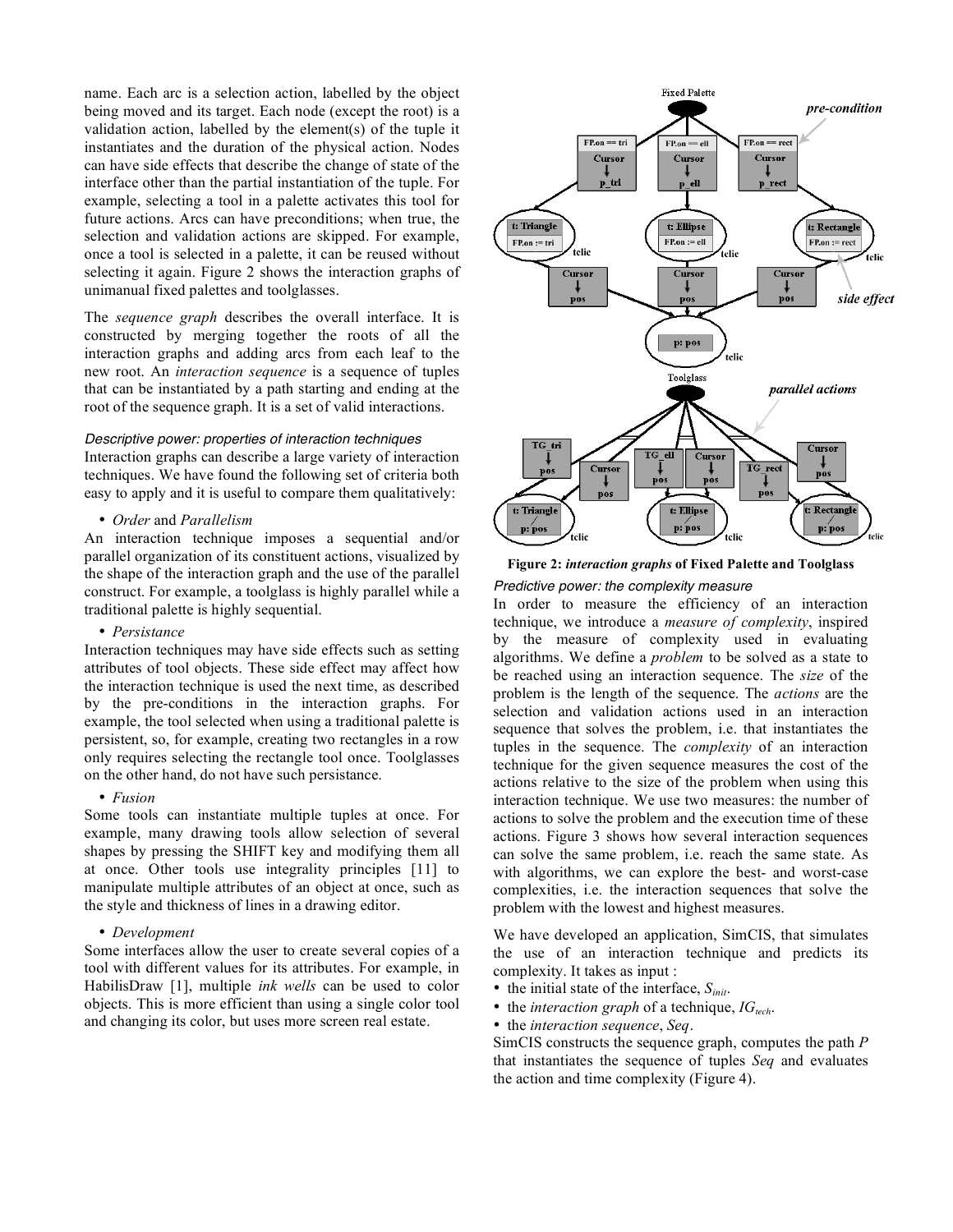

**Figure 5: OMD and palette complexity for**  $S<sub>1</sub>$  **(left) &**  $S<sub>2</sub>$  **(right)** Action complexity is computed as the number of nodes and the number of arcs in the path *P*. When a pre-condition is true, the corresponding arc and end node are not counted. Time complexity is computed by summing the time taken by each arc and node in *P*. The time taken by an arc is the sum of the time taken to choose that arc at the parent node and the time taken by the pointing action. The former is estimated by Hick's law [10]:  $k \log_2(1+n)$  for *n* arcs; the latter is estimated by Fitts' law [7]:  $a + b \log_2(1+D/W)$  for a target of size  $W$  at distance  $D$ . The time taken by a node is the constant time that labels the node. When the precondition of an arc is true, the time of the arc and its end node are ignored.

SimCIS also generates a diagram illustrating the different object movements for the sequence, called the Object Movement Diagram (OMD). The vertical axis represents time (downward) while the horizontal axis approximates the distances between objects. Movable objects and positions of interest are represented by vertical lines, static objects by double vertical lines. When objects are linked together, such as the tools of a palette, they are linked by a double horizontal line. Object movements are depicted by diagonal lines. When two objects move together, such as

the cursor and a dragged object, the two lines are linked by a simple horizontal bar. Figure 5 shows the OMD for the sequences in figure 3 and the fixed unimanual palette. Sequence  $S_l$  is more complex than  $S_2$  for this interaction technique. The diagrams clearly illustrate why:  $S_l$  requires many round trips to the palette while  $S_2$  does not.

### **TESTING THE MODEL**

In order to achieve a goal, defined as a desired state of the interface, users can choose among multiple interaction techniques and interaction sequences. This choice is informed by the state of the interface, their knowledge of the available interaction techniques, and the amount they can plan their actions. Some tasks, such as copying, allow users to plan long in advance while others, such as problem solving, are more incremental [16]. We define *interaction context* as the combination of the current state of the interface and the amount users can plan. The former depends on the user's past actions while the latter depends on the task at hand and the next identified goal to be reached. We assume that the choice of interaction sequence is driven by the perceived efficiency of each possible path: once they know what they want to do, users try to do it as fast as possible based on their knowledge of the interface.

We next use CIS to predict the complexity of three interaction techniques and submit these predictions to a controlled experiment. The techniques are: Fixed Unimanual Palette (FP), Toolglass (TG), and Fixed Bimanual Palette (BP). BP, implemented in the CPN2000 interface [2], uses two hands and two cursors. Each hand controls one cursor: the non-dominant hand is typically used to select tools in the palette while the dominant hand selects work objects. We chose these techniques because of their physical similarity but different profiles when analyzed using parallelism and persistance criteria (Table 1).

|             | FP  | <b>BP</b> | <b>TG</b> |
|-------------|-----|-----------|-----------|
| Persistance | Yes | Yes       | No        |
| Parallelism | Nο  | Yes       | Yes       |

**Table 1: characteristics of the three techniques**

We used SimCIS to compare these techniques on a variety of sequences. We report here the results for sequences  $S_l$ and  $S_2$  (fig. 3).  $S_1$  minimizes distances between work objects, while  $S_2$  minimizes the number of tool switches. These sequences operationalize to some extent the problem solving and copy contexts defined by Mackay [16]: in problem solving, users tend to create objects according to their thought process and exhibit more locality, i.e. create objects of different types that are close together (as in  $S_l$ ); In a copy context, users can plan ahead more and tend to create objects of the same type together to minimize tool switches (as in  $S_2$ ).

Figure 6 summarizes the predictions computed by SimCIS: FP is highly sensitive to context for both time and action complexity; BP has the same action complexity as FP but time complexity is much less sensitive to context; TG shows no sensitivity to context in action complexity, and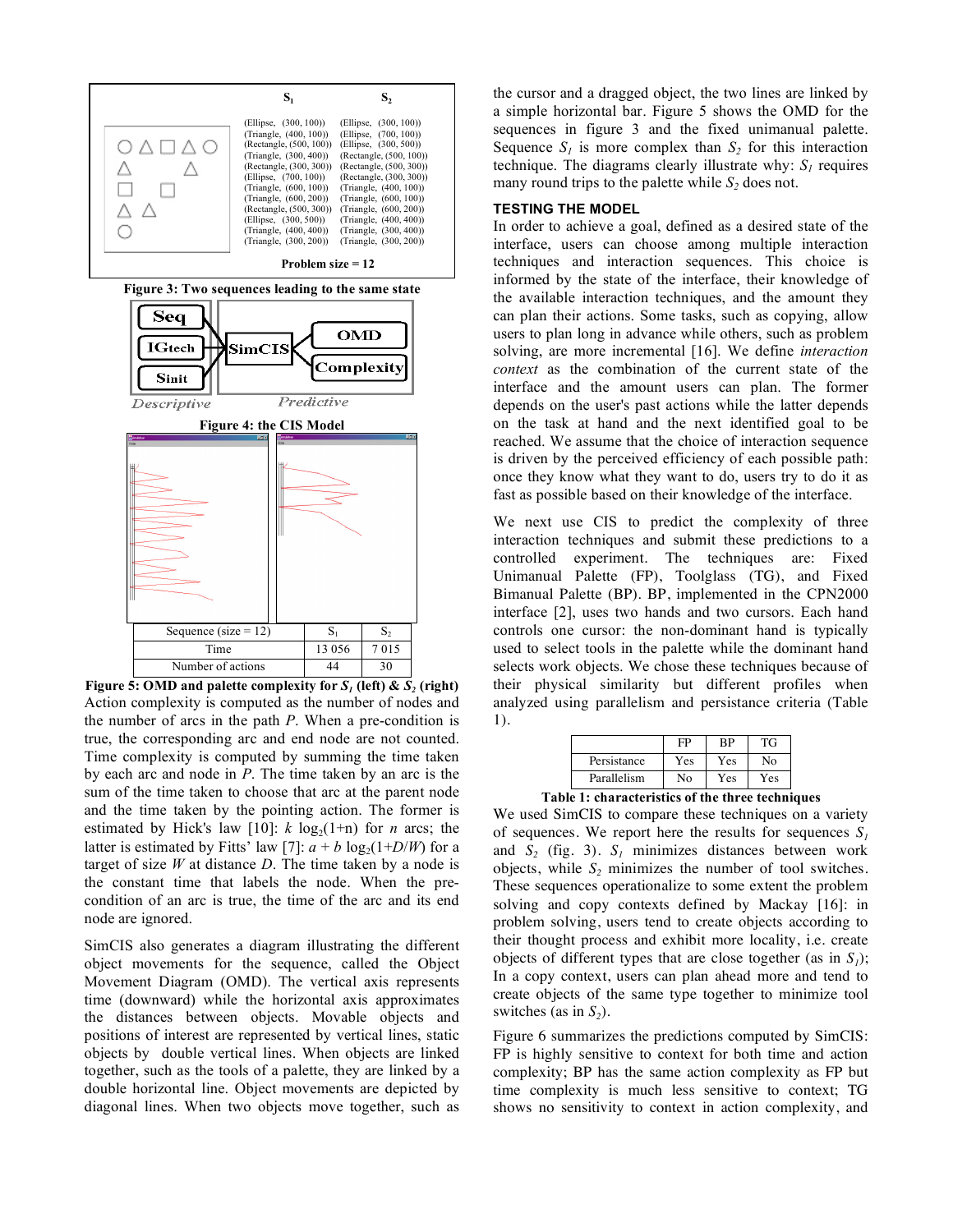very little in time complexity. FP and BP are more efficient for  $S_2$  while TG is more efficient on  $S_1$ . Finally, SimCIS predicts that BP is more efficient in time than both FP and TG. We observed the same patterns when testing the techniques on other sequences. These results are interesting because they confirm some of the experimental results reported in earlier work but challenge others (see below).



### **EXPERIMENT**

In order to test the validity of these predictions and of our hypothesis that users tend to optimize for time when given a task, we ran a controlled experiment comparing the three interaction techniques on different sequences.

### *Task*

A set of shapes (green squares, blue triangles and red circles) was displayed. A trial consisted of deleting all the shapes, one after the other, as fast as possible. Each interaction technique contained three tools that matched the three shape types. To delete a shape, the subject applied the tool with the shape's type onto that shape.

### *Experimental factors*

We used a 3x2x2x3 within-subject design. Factors were:

- *Technique*: FP, TG, BP
- *Length*: 6, 18
- *Grouping*: G, D
- *Order:* R, S, F

We included two interaction sequence lengths to test the effect of ability to plan the action sequence. Table 2 shows the four different screen layouts associated with Grouping and Order. In all cases, shapes are organized radially along 3 lines of 2 shapes (length=6) or 6 lines of length 3 (length=18). When shapes are grouped (G), all the shapes along a line have the same type. When they are distributed (D), all the shapes along a line are different. This factor was used in combination with order (below) to operationalize the context of use.

We imposed the order in which subjects had to delete the shapes for the R and S trials, so as to test the validity of the predictions computed by SimCIS. The order was free in F trials, to test the hypothesis that subjects minimize execution time. For imposed-order conditions, subjects were asked to follow a black line showing the required deletion sequence. In the radial imposed order (R), shapes had to be deleted along each line; in the spiral imposed order (S), shapes had to be deleted along a spiral.

The combination of grouping (G, D) and imposed order (R, S) defines four types of interaction sequences, classified as having a low or high number of tool switches ('Lo' and 'Hi'), and a short or long distance between successive objects ('Near' and 'Far') (Table 3). These factors correspond to a typical trade-off when planning a task: is it more efficient to optimize for distance between work objects at the expense of more tool switches, or to optimize for tool switches at the expense of a longer distance between work objects.



**Table 2: the four types of interaction sequences**

# *Predictions*

Table 4 shows the time complexity predictions for these sequences as computed by SimCIS. We extract four predictions from this data:

- (**P1**) FP and BP are highly sensitive to the number of context switches ('Lo' vs. 'Hi').
- (**P2**) BP is as fast or faster than the other two techniques.
- (**P3**) Techniques are sensitive to object distance ('Near' vs. 'Far').
- (**P4**) A longer sequence length exacerbates the difference between the worst and best cases.

Although this task seems similar to the connect-the-dots task [14], it has one important difference: the whole task is displayed at once rather than being revealed successively, allowing the subject to plan ahead and decide the order to do the task. In the free condition (F), we expect subjects to optimize for time, i.e., given a technique *T*, to plan their interactions in a sequence that is favourable to  $T(\mathbf{P}_{\text{Free}})$ .

#### *Subjects*

Twelve adult volunteers, 10 males and two females, all right-handed, signed up for 45 minutes time slots. Ages ranged from 20 to 56 (mean=29.41, sd=9.73).

### *Apparatus*

The training room contained one HP workstation XW4000 running Windows XP Professional, equipped with two WACOM tablets with one puck each for two-handed input. The right tablet was 145x125mm, the left was 456x361mm. The program was written in Java and ICON [6].

#### *Procedure*

The experiment consisted of 36 conditions grouped in three blocks, one block per technique. Each block consisted of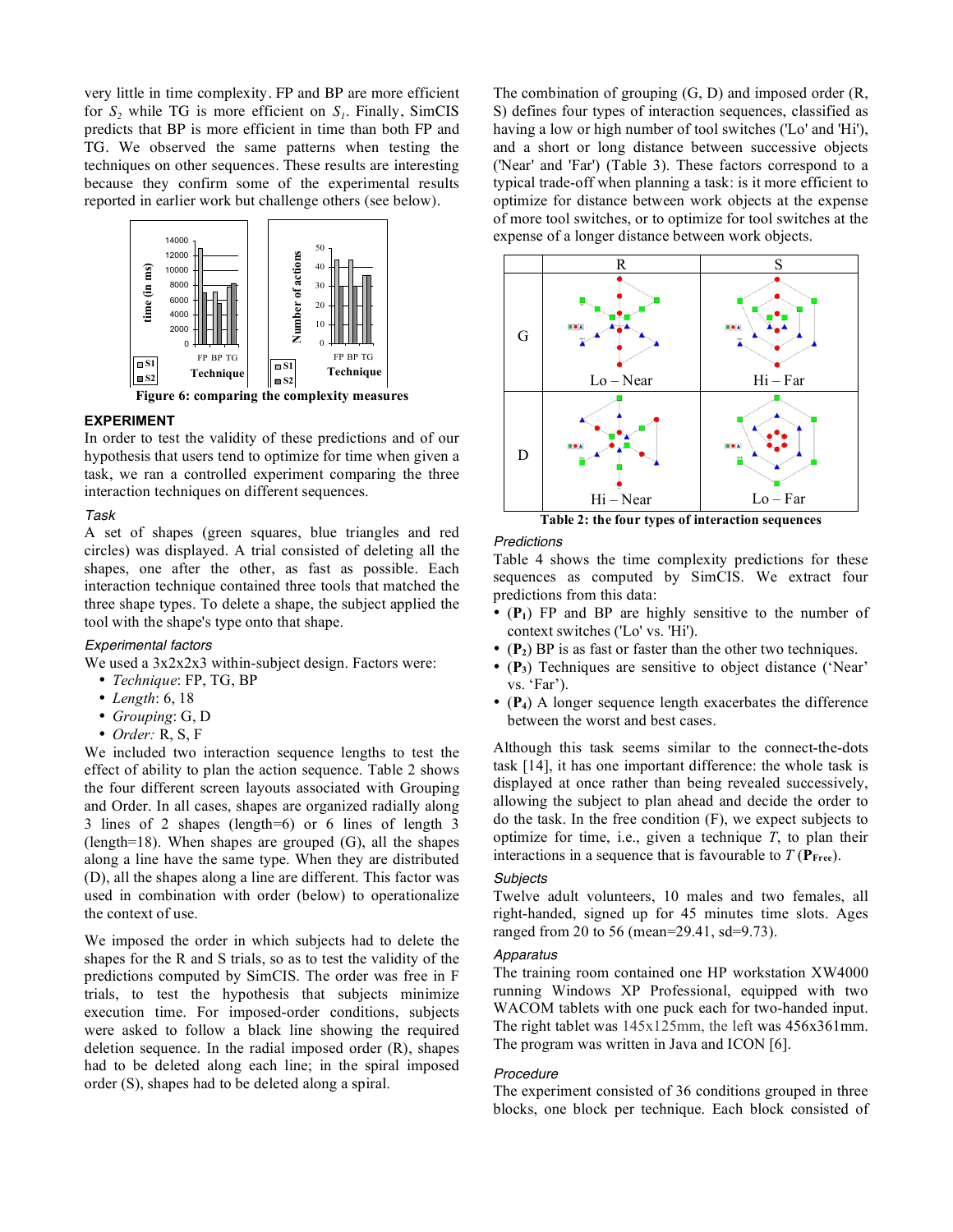three sub-blocks: a training sub-block to get familiar with the technique, a sub-block with free (F) trials, and a subblock with imposed order (R and S) trials. The training subblock was always first. The order of blocks and nontraining sub-blocks within a block were counterbalanced across subjects using a 3x2 Latin square. The order of trials in a sub-block was counterbalanced within subjects. Each subject completed a total of 108 non-training trials (36 trials per technique, i.e. 3 repeated measures).

In the training sub-block, the subject had to delete shapes appearing one by one in the main window and clicked a button when they felt familiar with the technique. The next shape was always displayed at the top-right corner. At the end of the experiment, each subject filled out a survey. They were asked if they had previous knowledge of each technique, whether they had a preferred a technique during the experiment and the cases in which each technique was preferred. They were also shown four free-order trials and asked to rank their preferred techniques to complete them.

### **RESULTS**

Data was recorded at the trial level: time between first click and disappearance of the last shape, number of switches, and number of errors. Tukey HSD test is used for pairwise comparisons. Unless otherwise specified, data for the Length condition (6 or 18) is analyzed separately.

### *Non-significant effects*

Subjects made more errors with TG (length=6: 1.06; length=18: 2.49) and BP (length=6: 0.84; length=18: 2.62) than with FP (length=6:  $0.68$ ; length=18: 2.17). This is probably due to lack of experience: no subject had ever used either the TG or BP. Despite these differences, the technique had no significant effect on number of errors (length=6:  $F_{2, 33} = 1.42$ ,  $p = 0.25$ ; length=18:  $F_{2, 33} = 0.58$ , p  $= 0.56$ ). This means that differences between techniques cannot be explained by the number of errors, which is important since SimCIS does not take errors into account.

Presentation order of the three techniques had no significant effect on execution time (length=6:  $F_2$ ,  $_{33}$  = 0.47, p = 0.63; length=18:  $F_{2, 33} = 0.58$ , p = 0.94).

*Comparisons between empirical data and CIS predictions* Calculations here are based on the data for trials in which order was imposed (R and S). Technique had a significant effect on execution time  $(F_{2, 33} = 8.67, p = 0.0009)$ . Only pairs (BP, FP) and (BP, TG) are significantly different (Table 3), so  $BP < TG \approx FP$ . As predicted by CIS, *BP* is *more efficient than TG and FP* ( $P_2$ ).

|                                    |  | TG    | RP    | ED    |  |
|------------------------------------|--|-------|-------|-------|--|
| $length=6$                         |  | 7972  | 7134  | 8812  |  |
| $length=18$                        |  | 23142 | 18903 | 23100 |  |
| Table 3: Mean execution times (ms) |  |       |       |       |  |
|                                    |  |       |       |       |  |



**Table 4: Complexity in time on imposed order trials**  Compare the empirical observations for Order×Grouping (Table 6) to the SimCIS predictions (Table 4). Order interacts significantly with grouping on execution time for both palettes (length=6:  $F_2$ ,  $_{132}$  = 9.63, p = 0.0001; length=18:  $F_{2, 132} = 105.13$ , p < 0.0001).

As predicted, *palettes are faster in conditions S*×*D and R*×*G ('Lo') than in conditions S*×*G and R*×*D ('Hi')*. Also, *BP is less context sensitive than FP* (Table 5): differences between minimal mean time and maximal mean time are significantly larger for FP than for BP  $(P_1)$ . Finally, for each technique, *mean execution time is shorter in conditions 'Lo'×'Near' and 'Hi'×'Near' than in 'Lo'×'Far' and 'Hi'×'Far' respectively*, except for FP between Lo×Near and Lo×Far when length=18 but SimCIS also predicts this exception, however differences do not reach significance (**P3**).

Differences between techniques are larger for length=18 trials than for length=6 trials (Table 5). On length=18 trials, pairs (S×G, R×D) and (R×G, R×D) (pairs ('Hi', 'Hi') and ('Lo, 'Lo')) are not significantly different while pairs ('Hi','Lo') are all significantly different for both FP and BP. On length=6 trials, differences are smaller: for BP, only pairs (S×G, R×G) are significantly different (**P4**).

# *Users optimize for execution time*

The combination of imposed order and grouping was designed so that, for each technique, one was close to the optimal time. Subjects approach or even beat this time (Tables 7 & 8) when they are asked to delete all shapes as fast as possible in the free condition. Analyses of the effect of technique on number of tool switches is not significant for length=6 trials ( $F_2$ ,  $_{33}$  = 2.67, p = 0.0836) but is on length=18 trials (F<sub>2, 33</sub> = 64.56, p < 0.0001, pairs (TG, BP) and (TG, FP) are significantly different).

|             | FP      | ВP    |
|-------------|---------|-------|
| $length=6$  | 3 3 4 7 | 2 727 |
| $length=18$ | 18 469  | 10849 |

**Table 5: Differences between minimal mean execution time and maximal mean execution time for palettes**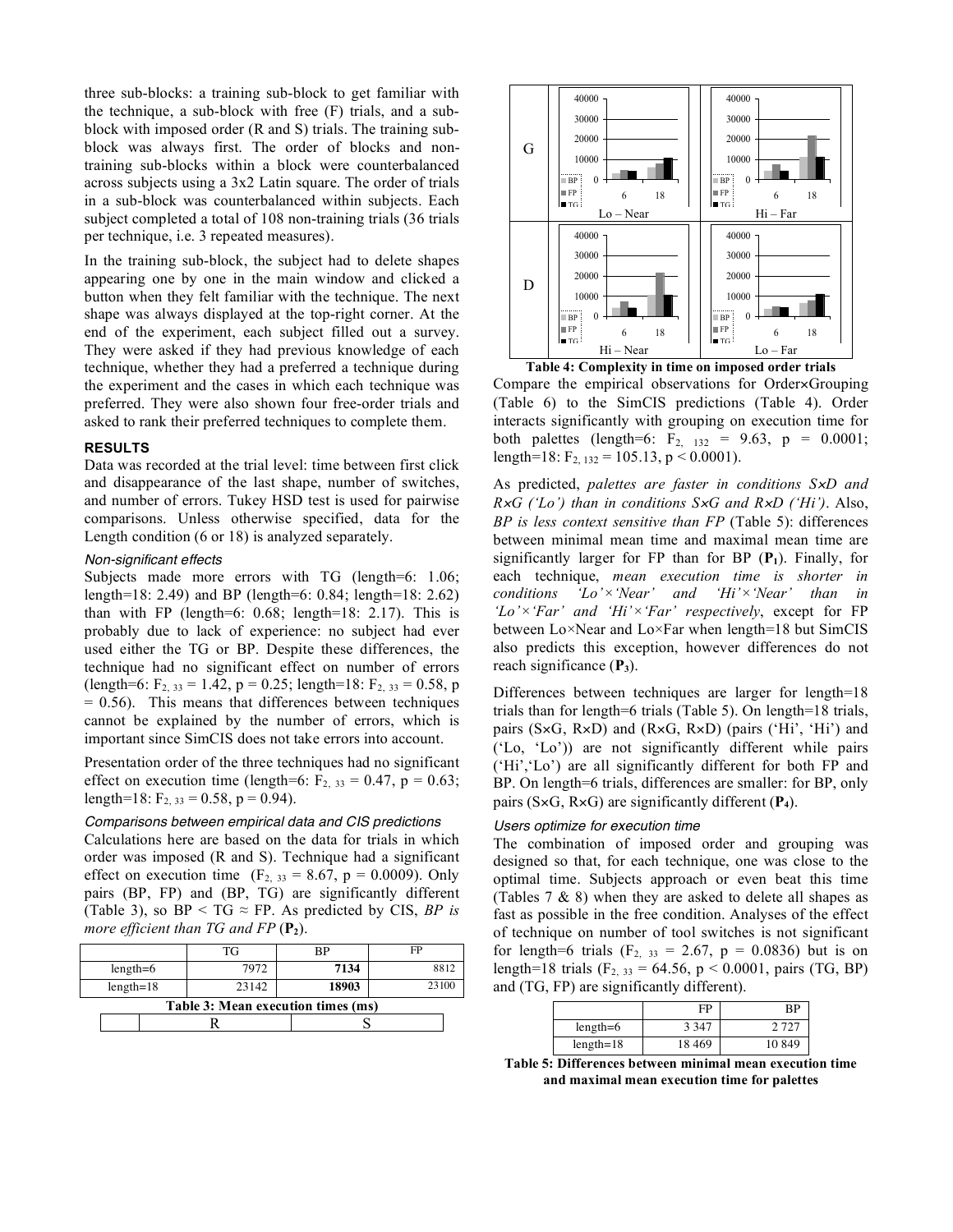

**Table 9: Mean number of switches in free order (F) trials** We verified that there was no learning effect when the imposed order trials (R/S) were presented before the free ones (F) (length=6:  $F_{1, 22} = 3.82$ , p = 0.0633; length=18:  $F_{1, 22} = 3.82$  $22 = 0.28$ ,  $p = 0.6013$ ). The overhead of having to follow the black line in imposed-order trials may explain why free trials sometimes beat the best imposed-order trials.

Subjects minimize the number of tool switches when they use a palette (FP or BP) in 'Lo' condition, but not when they use TG (Table 9). This shows that subjects understood how each technique was sensitive to the context and optimized its use accordingly.

In the post-hoc survey, only three subjects were able to describe in which trials a technique would be most efficient. One subject always preferred TG, three BP, and five FP, the latter arguing that they were more used to it and that it was one-handed. The answers to the final question contrast with these preferences yet are consistent with the quantitative data: BP always scored better than the other two techniques, FP was better than TG on trials in condition G and TG was slightly better than FP on the 6-length trial in condition D.

Altogether, these results show that users are able to optimize their use of an interaction technique and adapt it to the context at hand. Although they are not always able to articulate the properties of interaction techniques, they are

also able to identify the most efficient technique for a given task. This both validates our hypothesis (at least on the techniques we have tested) and opens up new developments for the CIS model and the SimCIS tool.

# *Differences with previously published results*

Kabbash & Buxton (K&B) compared toolglasses to three other palettes, including R-tearoff menus (floating unimanual palettes) and L-tearoff menus (floating bimanual palettes) [14]. We were surprised by the poor performance of K&B's equivalent to BP ( $TG < FP \approx BP$ ). This difference is not due to their use of floating rather than fixed palette, since subjects moved the BP in only 2.9% of trials. Our results place BP on a par with TG ( $BP \approx TG$ ) *FP*) when we consider trials with 'Hi' tool switches, which force users to switch tools at each step, as in the connectthe-dot task.

If we consider trials with 'Lo' tool switches, our results show that TG is the worst:  $BP \approx FP \lt TG$ . This is because FP becomes more efficient with fewer tool switches. K&B's connect-the-dots task avoided this condition by forcing successive dots to differ in color.

In summary, there is no such thing as a "best" interaction technique. Showing the advantages of a new technique is legitimate, but it is as important to study "worst-case" scenarios, to obtain more generalizable results.

## **CONCLUSION AND FUTURE WORK**

We have presented the CIS model that describes the structure of interaction techniques and predicts the difference between their efficiencies in a given interaction sequence. We used it to predict differences of efficiency between three interaction techniques: fixed palettes (FP), bimanual palettes (BP), and toolglasses (TG). We conducted a controlled experiment to test these predictions: the efficiency of FP and BP is indeed more contextdependant than TG, and BP outperforms both FP and TG. The experiment also showed that subjects take advantage of this sensitivity to optimize execution time.

We intend to develop CIS in several directions. First, we can improve the time complexity predictions by refining the model. For example, the largest difference between figures 7 and 8 are due to toolglasses because we lack a proper model of double pointing. Second, some techniques, such as those using continuous control, must be accounted for. Finally, we plan to extend SimCIS to cover combinations of interaction techniques and automatic identification of bestand worse-cases. This is challenging due to the combinatorial explosion of the number of sequences to explore.

CIS is not intended to replace empirical evaluation but rather acts as a tool to help test multiple alternatives and design experiments. It can help explain the sensitivity of interaction techniques to context and identify best- and worse-case scenarios. We argue that, in order to be generalisable, experimental comparisons of interaction techniques should include the concept of context sensitivity.